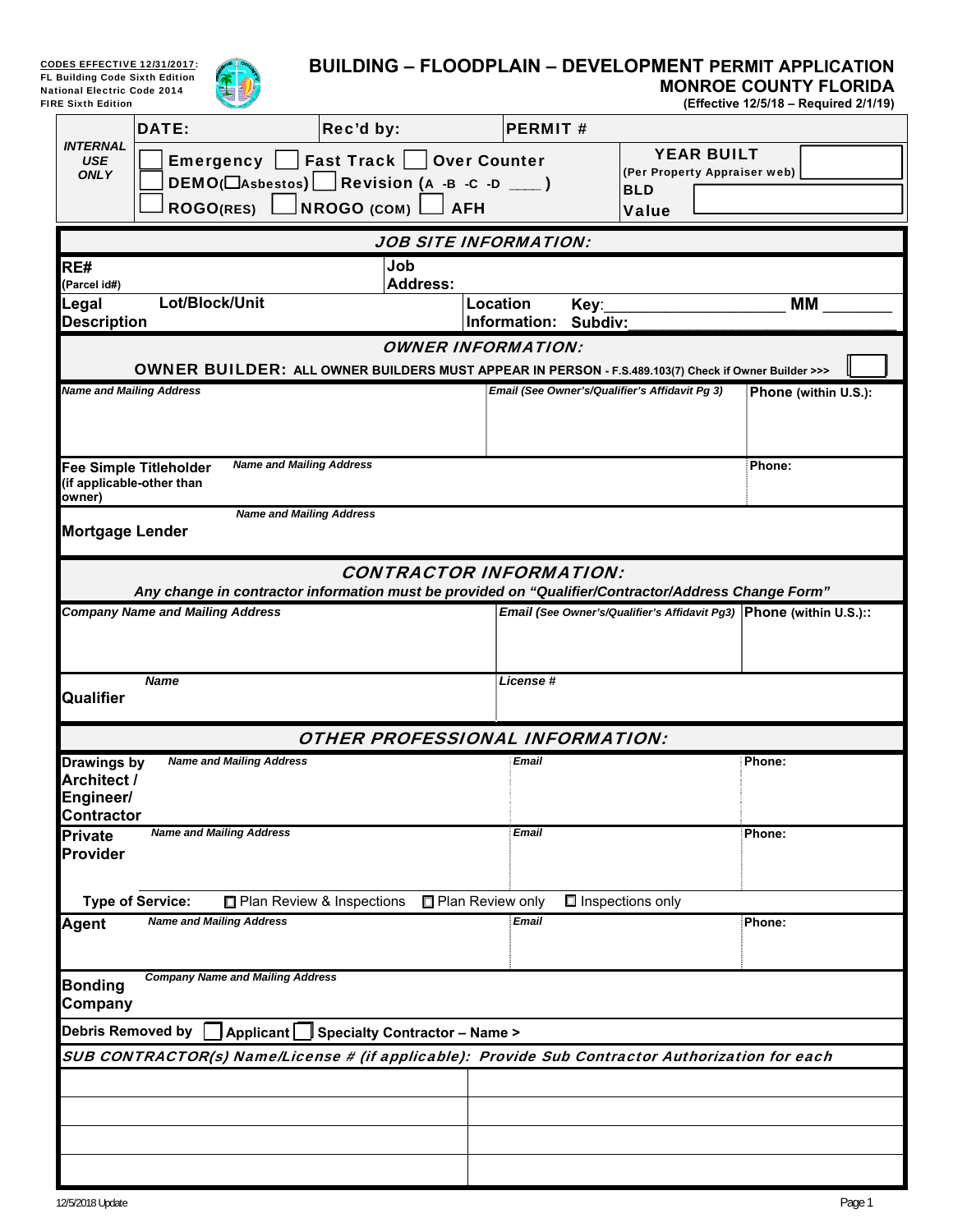**CODES EFFECTIVE 12/31/2017:** 

|                                              | <b>REQUIRED - SUBMITTED WITH APPLICATION:</b>                                                                                                                                                                                                                                                           |  |  |  |  |  |  |
|----------------------------------------------|---------------------------------------------------------------------------------------------------------------------------------------------------------------------------------------------------------------------------------------------------------------------------------------------------------|--|--|--|--|--|--|
| TWO (2) SETS of PLANS *                      | <b>Environmental/Planning (Page 4)</b>                                                                                                                                                                                                                                                                  |  |  |  |  |  |  |
|                                              | ATF (Page 5)<br>Contract Statement displaying legitimate total cost                                                                                                                                                                                                                                     |  |  |  |  |  |  |
|                                              | <b>Residential Site Plan Checklist</b>                                                                                                                                                                                                                                                                  |  |  |  |  |  |  |
|                                              | * All plans prepared shall have the preparer's signature, printed name, date and contact information printed on them.<br>Acceptable preparers: architects, engineers, qualifier for contractor business or owner if owner builder permit.                                                               |  |  |  |  |  |  |
| <b>REQUIRED</b>                              | <b>REQUIRED</b>                                                                                                                                                                                                                                                                                         |  |  |  |  |  |  |
| $\,$ TOTAL COST FOR WORK $_2$                | \$<br><b>ESTIMATED TOTAL SQ FT:</b>                                                                                                                                                                                                                                                                     |  |  |  |  |  |  |
|                                              | Note: Job value provided may be audited using ICC Building Valuation Data                                                                                                                                                                                                                               |  |  |  |  |  |  |
|                                              | JOB DETAILS: Please be advised that for work not indicated, that is later determined by examination of plans or onsite, required fees<br>related to that discipline will be charged following the "Work Commencing Before Permit Issuance" penalty fee policy (Fee Resolution Section G; MC Code Ch 6)) |  |  |  |  |  |  |
|                                              | <b>REQUIRED - JOB DETAIL GENERAL PERMIT CONDITIONS:</b>                                                                                                                                                                                                                                                 |  |  |  |  |  |  |
| TYPE:                                        | <b>CHANGE IN</b><br><b>CONSTRUCTION:</b><br><b>LOCATION ON</b><br><b>WILL NEW GROUND BE</b>                                                                                                                                                                                                             |  |  |  |  |  |  |
| Residential/Duplex                           | <b>OCCUPANCY/USE:</b><br><b>PROPERTY:</b><br><b>DISTURBED W/ DEVELOPMENT?</b><br>$\square$ New<br><b>Interior</b><br>(Change in footprint):<br>- 1                                                                                                                                                      |  |  |  |  |  |  |
| □Commercial / MultiFam                       | <b>No</b><br><b>Yes</b><br>Exterior $\Box$ BOTH<br><b>Yes</b><br><b>No</b><br>Repair/Renov.                                                                                                                                                                                                             |  |  |  |  |  |  |
|                                              | JOB DETAIL REQUIRED - SUBs - WORK ACKNOWLEDGMENT:                                                                                                                                                                                                                                                       |  |  |  |  |  |  |
| ELECTRIC: $\square$ No $\square$ Yes         | MECH/FUEL/GAS: □ No □Yes<br>Elevator: $\Box$ Yes<br>PLUMBING: $\Box$ No $\Box$ Yes                                                                                                                                                                                                                      |  |  |  |  |  |  |
|                                              | JOB DETAIL REQUIRED - SPECPECIFIC PERMIT JOB DETAILS - CHECK ALL THAT APPLY:                                                                                                                                                                                                                            |  |  |  |  |  |  |
|                                              | <b>Condenser Only</b><br><b>SEER:</b><br><b>TONNAGE:</b><br><b>SAME LOCATION</b>                                                                                                                                                                                                                        |  |  |  |  |  |  |
| A/C                                          | <b>Package Unit</b><br><b>Current:</b><br><b>Current:</b><br>(inside footprint):                                                                                                                                                                                                                        |  |  |  |  |  |  |
| <b>REPLACEMENT:</b>                          | Air Handler & Condenser<br>YES.<br>NO]<br>Proposed:<br>Proposed:<br>(Calcs required)                                                                                                                                                                                                                    |  |  |  |  |  |  |
| <b>PLUMBING SEWER</b>                        | <b>Lift Station</b><br><b>Residential / Duplex/MH</b><br><b>Grinder Pump</b>                                                                                                                                                                                                                            |  |  |  |  |  |  |
| <b>LATERAL TIE IN:</b>                       | <b>Commercial / MultiFam</b><br>Gravity                                                                                                                                                                                                                                                                 |  |  |  |  |  |  |
| <b>ELECTRIC PERMIT</b>                       | <b>Lift Station</b><br><b>Grinder Pump</b>                                                                                                                                                                                                                                                              |  |  |  |  |  |  |
| Assoc. w/ sewer lateral tie in:              |                                                                                                                                                                                                                                                                                                         |  |  |  |  |  |  |
| <b>DEMO</b>                                  | <b>Full / All of Structure</b><br>Partial (Detail Below)                                                                                                                                                                                                                                                |  |  |  |  |  |  |
| <b>FENCE</b>                                 | <b>LOCATION: Under House</b><br><b>FENCE TYPE:</b><br><b>YES</b><br><b>Concrete</b><br><b>NO</b><br><b>With Electric</b><br>Chain/Iron/Wood/PVC                                                                                                                                                         |  |  |  |  |  |  |
|                                              | YES: This DBPR modular will come complete from the factory with the exception of any required                                                                                                                                                                                                           |  |  |  |  |  |  |
|                                              | structural site built items/connections, i.e. foundation, stairs. Structural items will be included in                                                                                                                                                                                                  |  |  |  |  |  |  |
|                                              | plans                                                                                                                                                                                                                                                                                                   |  |  |  |  |  |  |
|                                              | NO: This DBPR modular home will NOT come complete and the following items will be<br>completed/installed and inspected on site. The plans submitted for this construction will properly                                                                                                                 |  |  |  |  |  |  |
| <b>MODULAR</b>                               | note all on-site completed/installed items in the Building Site Installation Requirements section on the                                                                                                                                                                                                |  |  |  |  |  |  |
| <b>HOME</b>                                  | plans. Please check all that apply:                                                                                                                                                                                                                                                                     |  |  |  |  |  |  |
|                                              | Roofing<br><b>Siding</b><br><b>Windows</b><br><b>Doors</b>                                                                                                                                                                                                                                              |  |  |  |  |  |  |
|                                              | <b>Flooring/Flr Covering</b><br><b>Plumbing/Fixtures</b><br><b>Porches</b><br><b>Electrical/Fixtures</b><br>Mechanical/A/C                                                                                                                                                                              |  |  |  |  |  |  |
|                                              | <b>Kitchen Cabinets</b><br><b>OTHER - Detail in JOB DETAIL Section Below</b><br><b>Fixtures Equipment</b>                                                                                                                                                                                               |  |  |  |  |  |  |
| <b>RECONNECT/SAFETY</b><br><b>ELECTRICAL</b> | <b>YES</b>                                                                                                                                                                                                                                                                                              |  |  |  |  |  |  |
| <b>ROOF</b>                                  | <b>Re-Roof</b><br><b>Re-Cover</b><br><b>New</b>                                                                                                                                                                                                                                                         |  |  |  |  |  |  |
| <b>SIGN</b>                                  | Change of Face / Copy Only<br><b>Construction Change</b>                                                                                                                                                                                                                                                |  |  |  |  |  |  |
| <b>SOLAR UNIT</b>                            | <b>Photo-voltaic</b>                                                                                                                                                                                                                                                                                    |  |  |  |  |  |  |
| <b>SPA</b>                                   | <b>Portable</b><br>Inside footprint                                                                                                                                                                                                                                                                     |  |  |  |  |  |  |
| <b>STRUCTURE</b>                             | 1-2 story wood frame house over a crawl space<br>Raising a slab-on-grade with slab intact                                                                                                                                                                                                               |  |  |  |  |  |  |
| <b>ELEVATION</b>                             | Raising a slab-on-grade w/out the slab attached<br>Open wood foundation on piers/pilings/posts                                                                                                                                                                                                          |  |  |  |  |  |  |
|                                              | <b>JOB DETAIL REQUIRED - SCOPE OF WORK:</b>                                                                                                                                                                                                                                                             |  |  |  |  |  |  |
|                                              |                                                                                                                                                                                                                                                                                                         |  |  |  |  |  |  |
|                                              |                                                                                                                                                                                                                                                                                                         |  |  |  |  |  |  |
|                                              |                                                                                                                                                                                                                                                                                                         |  |  |  |  |  |  |
|                                              |                                                                                                                                                                                                                                                                                                         |  |  |  |  |  |  |

**JOBS INVOLVING ENVIRONMENTAL COMPONENTS - MUST submit PAGE 4 of Application (Boat Davits-Lifts, Docking Facility, Dock/Seawall Repair, Seawall (w/o Dock), Retaining Wall, Clearing/Grubbing, Dredging, Excavation, Fill, Riprap, Hazardous Tree, Invasive Exotics,Tree Rem/Trim, Landscaping, and Land, Development Permit for Chickees by Miccosukee or Seminole Indians) WORK COMMENCING WITHOUT PERMIT (ATF): MUST submit PAGE 5 of Application**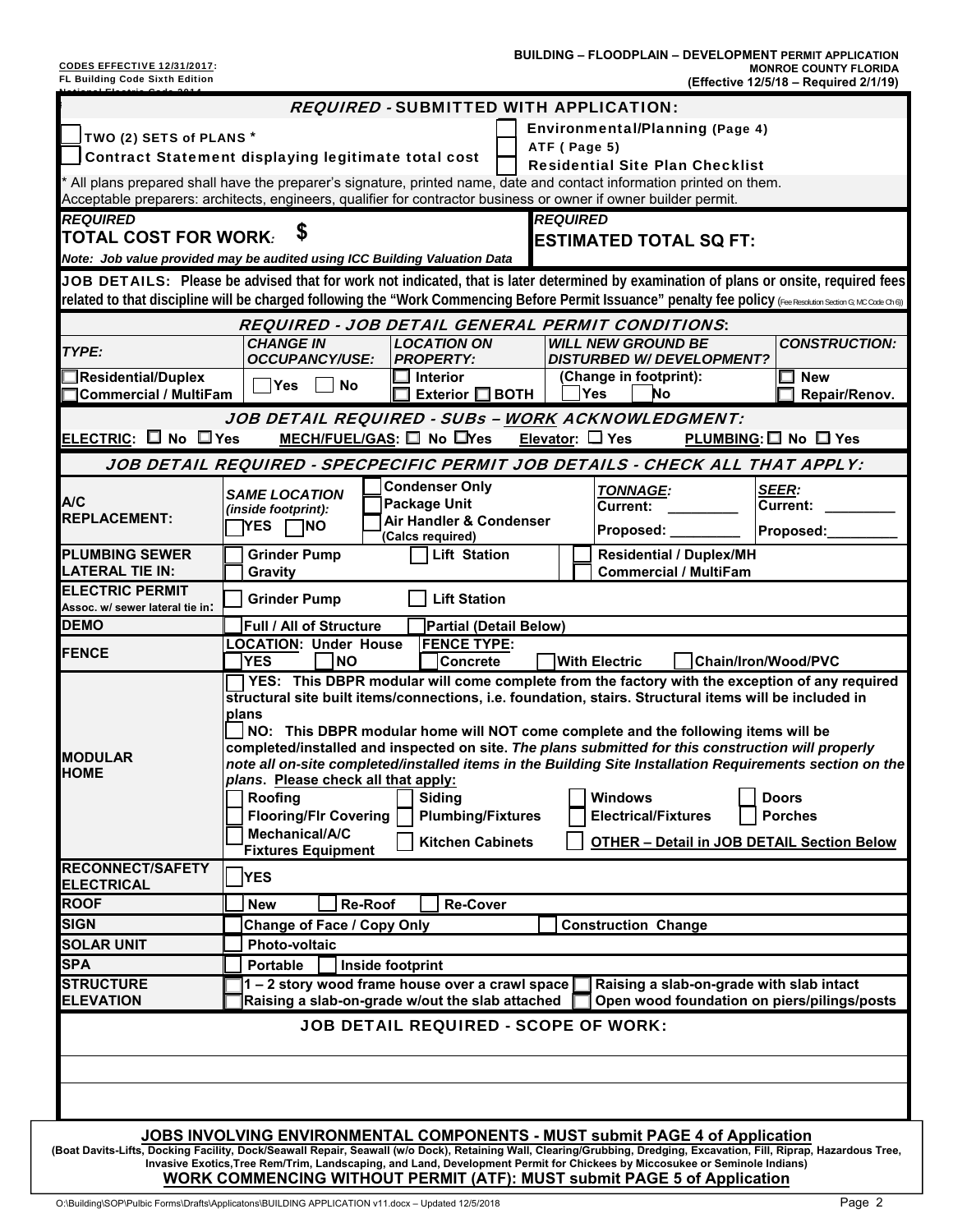# <del>- Incode</del> Electric Code 2014 to 2014</del><br>Floodplain Information can be found online FEMA Flood Map Service Center [\(https://msc.fema.gov/portal\)](https://msc.fema.gov/portal)

### *WARNING TO OWNER*

 YOUR LENDER OR AN ATTORNEY BEFORE RECORDING NOTICE OF COMMENCEMENT. YOUR FAILURE TO RECORD A NOTICE OF COMMENCEMENT MAY RESULT IN YOUR PAYING TWICE FOR IMPROVEMENTS TO YOUR PROPERTY. IF YOU INTEND TO OBTAIN FINANCING, CONSULT WITH (FL Building Code 105.8)

A certified copy of the recorded Notice of Commencement or a notarized statement from the owner of the property or the owner's authorized agent (including any contractor that has been authorized below) stating that a Notice of Commencement has been filed for recording to the Monroe County Clerk's Office for recording along with a copy of the Notice of Commencement submitted for recording, must be submitted to Building Department and posted on the job site before the first inspection. (FS 713.13(1)(a), 713.13(1)(d))

### **ASBESTOS AGREEMENT: (Initial If Applicable:**

As owner/contractor/agent of record for the construction applied for in this application, I agree that I will comply with the provisions of the Florida Statute 469.003 and to notify the DEP of my intent to demolish/remove a structure at the above address and remove asbestos, when applicable, in accordance with state and federal law.

### **SOLID WASTE ASSESSMENT:**

 assessment, or show proof of commercial service with a franchised commercial collector prior to issued Certificate of Occupancy. Upon completion of the project for which I have made application for a Building Permit, I must pay the pro-rated residential solid waste

### **OUTSIDE LOCAL, STATE and FEDERAL AGENCIES:**

In addition to the requirements of this permit, there may be additional restrictions applicable to this property that may be found in the public records of this county, and there may be additional permits required from other governmental entities such as water management districts, state agencies or federal agencies."

### **OWNER'S/QUALIFIER'S AFFIDAVIT:**

- Application is hereby made to obtain a permit to do the work and installations as indicated.
- I certify that no work or installation has commenced prior to the issuance of a permit and that all work will be performed to meet the standards of all laws regulating construction in this jurisdiction.
- I understand that a separate permit (sub on a permit) must be secured for Electrical, Plumbing, Signs, A/C, etc. as appropriate.
- I hereby certify that all of the foregoing information is accurate and that all work will be done in compliance with all applicable laws regulating construction and zoning.
- I understand that notification from County regarding permit status is communicated via Email or Phone. If this information is not provided or updated with the County throughout the life of the permit, the County will not be able to provide notification service. Note: only numbers within United States can be contacted; no international phone numbers.
- The homeowner hereby expressly acknowledges and agrees that it is the responsibility of the homeowner to ensure all permits are closed following final inspections and failure to do so may likely interfere with homeowner's ability to sell the property identified in the permit.

| Owner                                                           | Qualifier                                                                                                                                                                                                                      |
|-----------------------------------------------------------------|--------------------------------------------------------------------------------------------------------------------------------------------------------------------------------------------------------------------------------|
| (print):                                                        | $(print)$ :                                                                                                                                                                                                                    |
| Signature:                                                      | Signature:                                                                                                                                                                                                                     |
| Date:                                                           | Date:                                                                                                                                                                                                                          |
| <b>NOTARY Signature</b>                                         | <b>NOTARY Signature</b>                                                                                                                                                                                                        |
| as to Owner:                                                    | as to Qualifier                                                                                                                                                                                                                |
| This _________ day of ___________________ , 20_____ , he/she is | This day of the set of the set of the set of the set of the set of the set of the set of the set of the set of the set of the set of the set of the set of the set of the set of the set of the set of the set of the set of t |
| personally known to me or has produced                          | personally known to me or has produced                                                                                                                                                                                         |
| as identification and who did (did not) take an oath.           | as identification and who did (did not) take an oath.                                                                                                                                                                          |
| My Commission                                                   | My Commission                                                                                                                                                                                                                  |
| Expires on:                                                     | Expires on                                                                                                                                                                                                                     |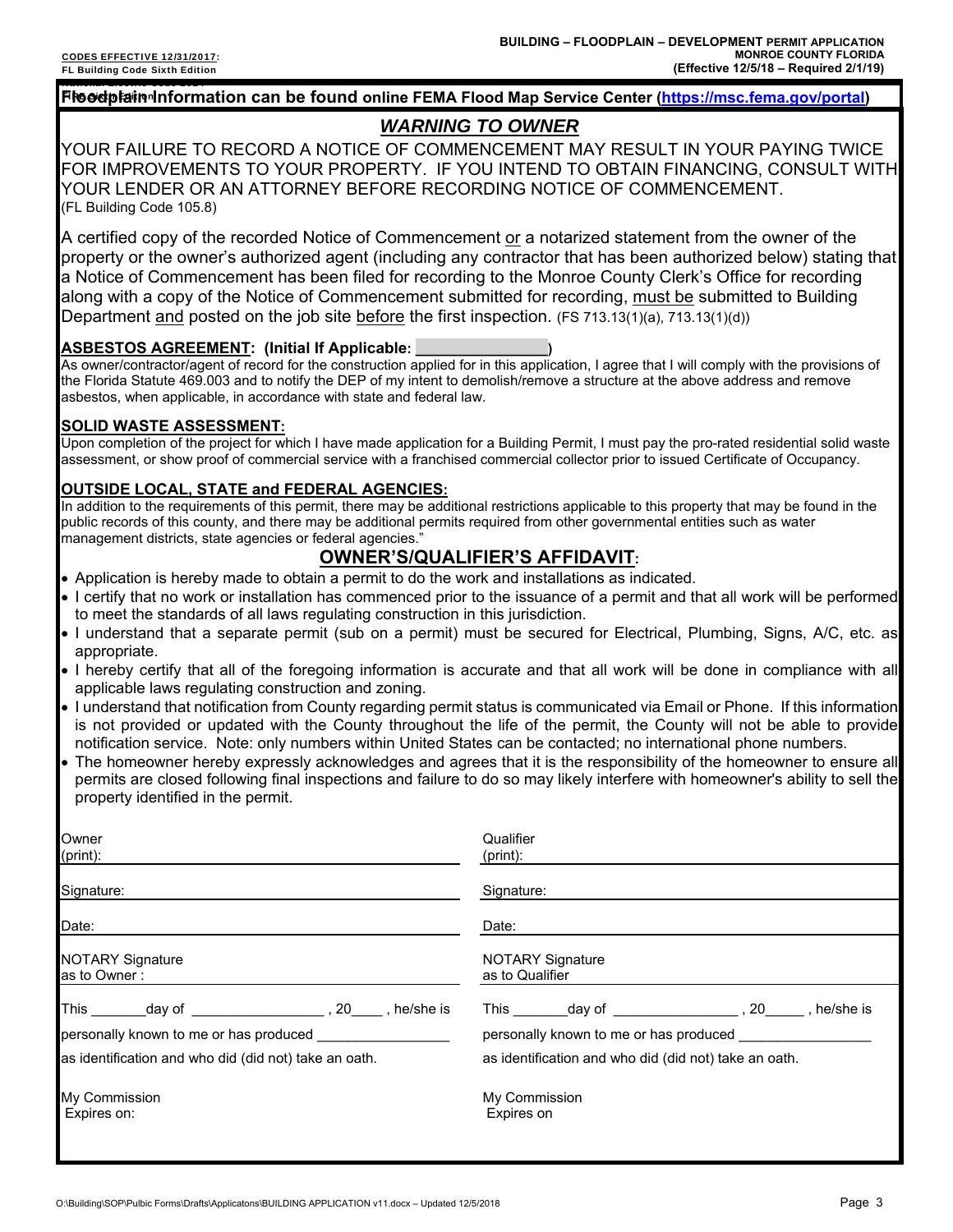

## **BUILDING – FLOODPLAIN – DEVELOPMENT PERMIT APPLICATION**

**CODES EFFECTIVE 12/31/2017: The set of the set of the set of the set of the monde COUNTY FLORIDA** 

(Effective 12/5/18 – Required 2/1/19)

<u>FIRE Sixth Edition</u><br>
Radional Electric Code 2014<br>
FIRE Sixth Edition<br>
FIRE Sixth Edition<br>
PAGE 4

Permit#:

| Environmental/Planning $\sim$ Required Information                                                                                                                                                                                                                                                                                                                                                                                                                      |                                                                                                                                                                                                                                                                             |                                                |                                    |                    |  |                     |                 |                          |  |
|-------------------------------------------------------------------------------------------------------------------------------------------------------------------------------------------------------------------------------------------------------------------------------------------------------------------------------------------------------------------------------------------------------------------------------------------------------------------------|-----------------------------------------------------------------------------------------------------------------------------------------------------------------------------------------------------------------------------------------------------------------------------|------------------------------------------------|------------------------------------|--------------------|--|---------------------|-----------------|--------------------------|--|
| CHECK JOB TYPE (*= Requires an Existing Conditions Report):<br>BOAT DAVITS/LIFTS LCLEARING/GRUBBING * LDOCK<br><b>DREDGING</b><br><b>BLASTING *</b><br>$EXCAVATION * \Box FIL.*$<br><b>RIPRAP</b><br><b>RETAINING WALL</b><br><b>SEAWALL w/ or w/o DOCK</b><br>Land Development Permit for Chickees by Miccosukee or Seminole Indians*<br><b>CHECK JOB TYPE - Does NOT Require an Existing Conditions Report:</b><br><b>TREE REMOVAL/TRIMMING</b><br><b>LANDSCAPING</b> |                                                                                                                                                                                                                                                                             |                                                |                                    |                    |  |                     |                 |                          |  |
|                                                                                                                                                                                                                                                                                                                                                                                                                                                                         | CHECK JOB TYPE (Field inspection may be required):<br>INVASIVE EXOTICS (Less than 10 stems)<br>If review determines otherwise Exotic or Hazard, additional fees will be added and due for payment upon permit issuance.                                                     |                                                |                                    | $\Box$ HAZARDOUS   |  |                     |                 |                          |  |
|                                                                                                                                                                                                                                                                                                                                                                                                                                                                         |                                                                                                                                                                                                                                                                             |                                                |                                    | <b>JOB DETAILS</b> |  |                     |                 |                          |  |
| Existing Conditions Report Submitted?   YES   NO<br>Construction debris will be removed by:<br><b>Mitigation Plan Submitted?</b><br>INO<br><b>YES</b><br><b>Applicant</b><br><b>Barge work required?</b><br><b>YES</b><br><b>NO</b><br><b>Specialty Contractor (Name):</b><br><b>Dewatering required??</b><br><b>YES</b><br><b>NO</b>                                                                                                                                   |                                                                                                                                                                                                                                                                             |                                                |                                    |                    |  |                     |                 |                          |  |
|                                                                                                                                                                                                                                                                                                                                                                                                                                                                         | <b>List amount of material:</b>                                                                                                                                                                                                                                             |                                                | <b>VOLUME</b><br>(in cubic yards): |                    |  | Waterward of M.H.W. | <b>MATERIAL</b> | <b>Landward of M.H.W</b> |  |
|                                                                                                                                                                                                                                                                                                                                                                                                                                                                         | <b>Excavated</b>                                                                                                                                                                                                                                                            |                                                |                                    |                    |  |                     |                 |                          |  |
|                                                                                                                                                                                                                                                                                                                                                                                                                                                                         | <b>Dredged</b>                                                                                                                                                                                                                                                              |                                                |                                    |                    |  |                     |                 |                          |  |
|                                                                                                                                                                                                                                                                                                                                                                                                                                                                         | <b>Filled</b>                                                                                                                                                                                                                                                               |                                                |                                    |                    |  |                     |                 |                          |  |
|                                                                                                                                                                                                                                                                                                                                                                                                                                                                         | <b>Deposited</b>                                                                                                                                                                                                                                                            |                                                | <b>DETAILED SCOPE OF WORK:</b>     |                    |  |                     |                 |                          |  |
|                                                                                                                                                                                                                                                                                                                                                                                                                                                                         |                                                                                                                                                                                                                                                                             |                                                |                                    |                    |  |                     |                 |                          |  |
|                                                                                                                                                                                                                                                                                                                                                                                                                                                                         |                                                                                                                                                                                                                                                                             |                                                |                                    |                    |  |                     |                 |                          |  |
|                                                                                                                                                                                                                                                                                                                                                                                                                                                                         |                                                                                                                                                                                                                                                                             | <b>OTHER OUTSIDE AGENCY PERMITS/APPROVALS:</b> |                                    |                    |  |                     |                 |                          |  |
| <b>ACOE Permit#</b>                                                                                                                                                                                                                                                                                                                                                                                                                                                     |                                                                                                                                                                                                                                                                             |                                                | <b>DEP Permit#</b>                 |                    |  |                     |                 |                          |  |
| <b>FWS Permit#</b>                                                                                                                                                                                                                                                                                                                                                                                                                                                      |                                                                                                                                                                                                                                                                             |                                                | Other:                             |                    |  |                     |                 |                          |  |
| <b>PLANNING – ROGO Energy and Water Conservation – CHECK (<math>\check{\phantom{1}}</math>) ALL THAT APPLY</b><br>(Note - Points only for available for lands designated as Tier III)                                                                                                                                                                                                                                                                                   |                                                                                                                                                                                                                                                                             |                                                |                                    |                    |  |                     |                 |                          |  |
| To assist in the review of ROGO points, include requested point criteria on the site plan<br>Check $(\checkmark)$                                                                                                                                                                                                                                                                                                                                                       |                                                                                                                                                                                                                                                                             |                                                |                                    |                    |  |                     |                 |                          |  |
|                                                                                                                                                                                                                                                                                                                                                                                                                                                                         | Proposes a dwelling unit designed according to and certified to the standards of a sustainable building rating or national model green<br>$+3pts$<br>building code.                                                                                                         |                                                |                                    |                    |  |                     |                 |                          |  |
|                                                                                                                                                                                                                                                                                                                                                                                                                                                                         | Dwelling unit includes installation of a permanent concrete cistern with a minimum capacity of 1,000 gallons.<br>+1pt                                                                                                                                                       |                                                |                                    |                    |  |                     |                 |                          |  |
|                                                                                                                                                                                                                                                                                                                                                                                                                                                                         | +2pts<br>Dwelling unit includes the installation of a gray water reuse system, meeting the requirements of the Florida Building Code.<br>Dwelling unit includes installation of a solar photovoltaic collection system, a minimum of 3KW in size or the equivalent in other |                                                |                                    |                    |  |                     |                 |                          |  |
| +1pt                                                                                                                                                                                                                                                                                                                                                                                                                                                                    | renewable energy systems.                                                                                                                                                                                                                                                   |                                                |                                    |                    |  |                     |                 |                          |  |
| Dwelling unit includes installation of one or both of the following technologies:<br>a. Ductless air conditioning system.<br>+0.5pt<br>b. High efficiency chillers.                                                                                                                                                                                                                                                                                                     |                                                                                                                                                                                                                                                                             |                                                |                                    |                    |  |                     |                 |                          |  |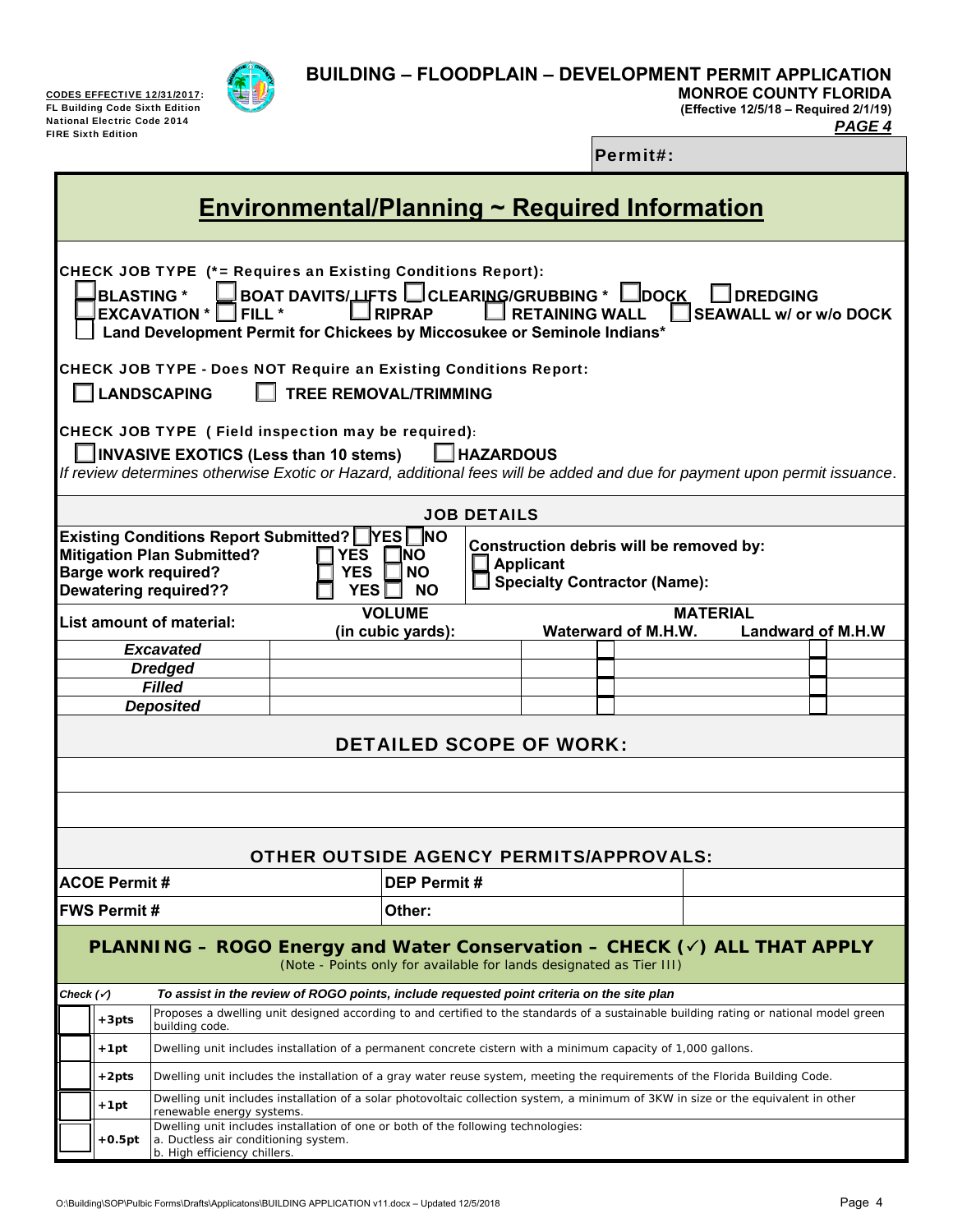



## CODES EFFECTIVE 12/31/2017: **BUILDING – FLOODPLAIN – DEVELOPMENT PERMIT APPLICATION**

National Electric Code 2014 **MONROE COUNTY FLORIDA**<br>FIRE Sixth Edition FIRE Sixth Edition **(Effective 12/5/18 – Required 2/1/19)**

*PAGE 5* 

Permit#:

# CODE Case #: CE

# **Work Commencing Before Permit Issuance (ATF)**

**Building Department Fees are One Hundred Percent (100%) penalty per MC Fee Schedule Resolution, Section M. In addition, the following fees will apply:**

| <b>Code Compliance Information</b>          | <b>Environmental Information</b>                   |  |  |  |  |
|---------------------------------------------|----------------------------------------------------|--|--|--|--|
| (Required for All ATF Applications)         | (Required If FILL or CLEARING Application Only)    |  |  |  |  |
| <b>TOTAL COST for Completed w/o Permit:</b> | <b>TOTAL SO FT for FILL or CLEARED w/o Permit:</b> |  |  |  |  |
| (Per MC Section 6-110(a)(1)                 | (Per MC Section 6-110(a)(3)or(4)                   |  |  |  |  |
|                                             |                                                    |  |  |  |  |

The following information is required at the time of submittal of an After-The-Fact (ATF) building permit application:

- $\Box$  Completed Application: Pages 1 3, Page 5, and Page 4 if applicable
- $\Box$  Detailed scope of work below
- □ Sealed "As-Built" plans designed to the current building code and wind speed, as well as other required documents based on the project.
- $\Box$  Survey or site plan (if applicable)
- $\Box$  Copy of Notice of Violation with Code Compliance case number (if applicable)
- $\Box$  Acceptable proof of ownership, if current owner is not detailed on the Property Record Card.
- $\Box$  Elevation certificate (if applicable)

## **DETAILED SCOPE OF WORK:**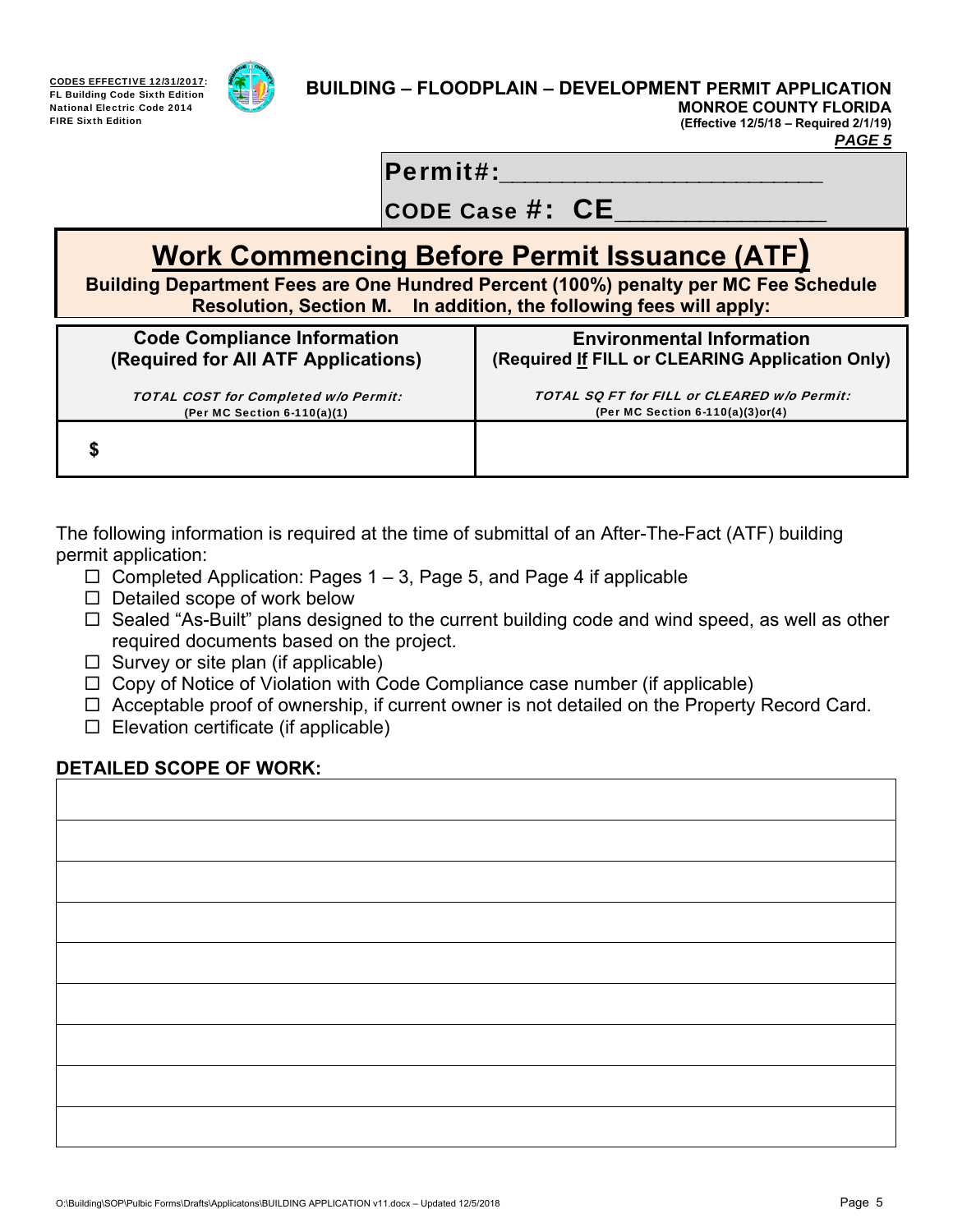



CODES EFFECTIVE 12/31/2017: **BUILDING – FLOODPLAIN – DEVELOPMENT PERMIT APPLICATION**<br>FL Building Code Sixth Edition

FL Building Code Sixth Edition **MONROE COUNTY FLORIDA** FIRE Sixth Edition **(Effective 12/5/18 – Required 2/1/19)** *PAGE 6* 

**Staff:\_\_\_\_\_\_\_\_\_\_\_\_\_\_\_\_\_RE#\_ \_ \_ \_ \_ \_ \_ \_ - \_ \_ \_ \_ \_ \_ Permit#\_\_\_\_\_\_\_\_\_\_\_\_\_\_\_\_\_\_\_ Date:\_\_\_\_\_\_\_\_\_\_\_**

# **Site Plan Requirements Checklist: Residential**

**This form must accompany site plan submissions. Any revised submissions must also have the original marked Site Plan Submission Requirements checklist attached. (Effective 10/1/14)**

## **AT THE TIME OF PERMIT APPLICATION SUBMISSION**

 **Site Plans submitted with building permit application will be accepted for compliance review (per MC Sect 138-25(3)) IF**:

### *Permit Types:*

 *FEMA Funded Residence Mobile Home Single Family: ‐Afford to Market Rate ‐Afford Fee Exempt ‐Affordable Housing ‐Employee Housing ‐From Guest House ‐From MH ‐Modest Housing ‐Replace Addition‐Residential Mobile Home‐ Affordable Mobile Home‐ Replacement ‐Afford Inclusionary ‐Conventional ‐Modular*

- **A.** Survey dated 12 months or less if conditions (i.e. structures, flood zone, easement, deed restrictions, etc.) have not changed.
- If survey is older than 12 months, please initial this acknowledgement statement: *\_\_\_\_\_I have submitted a survey that is older than 12 months and confirm that structural, flood, easement, and other nonstructural related attributes have not changed since the date of the survey attached. I understand if it is determined upon review that there have been changes I must provide a new survey for this permit application within a timely matter to prevent the application from expiring.*
- **\_\_\_B.** The site plan shall be prepared and sealed when required by law by a professional architect or engineer.
	- **C.** Plans drawn to a scale of one inch equals ten (1"=10') or twenty (1"=20') feet unless another working scale is approved in advance of submittal by the Building Official/Planning Director. *Please try to use hatching or clouding instead of color legends to distinguish areas*

### **At a minimum, drawn to depict the following on the Site Plan, as impacted by development**:

- **D.** Title indicating property address (if available), real estate (RE) #, legal description, date, revision date(s) if applicable, north arrow and graphic scale;
- **E.** Boundary lines of site, and, if applicable, interior property lines transecting the site and mean high-water lines (shown in accordance with Florida Statutes); all attributes from boundary survey;
- **\_\_\_F.** Locations and dimensions of all existing and proposed structures, including paved areas, the need for parking spaces and clear site triangles;
	- **G.** Setback and Flood Zone lines as required by the Land Development Code;
- **H.** The location of existing public utilities, including location of the closest available water supply system or collection lines and the closest available wastewater collection system or collection lines (or on-site system proposed to meet required County and State wastewater treatment standards); Location of fire hydrants or fire wells;
- **1.** Outside Agency Approval Stamp on site plans as appropriate;
- **J.** A table providing:
	- □ Future Land Use Map (FLUM), Land Use District (Zoning), and Tier designation;
	- $\Box$  Flood zones pursuant to the Flood Insurance Rate Map panel number

 **As reasonably required, if deemed necessary to complete a full review of the application, the planning director may request additional information or coordination letters from other agencies.**

**Effective 10/1/14** 

 $\checkmark$  = Accepted for review **N/A**= Not Required  $\checkmark$  = Required